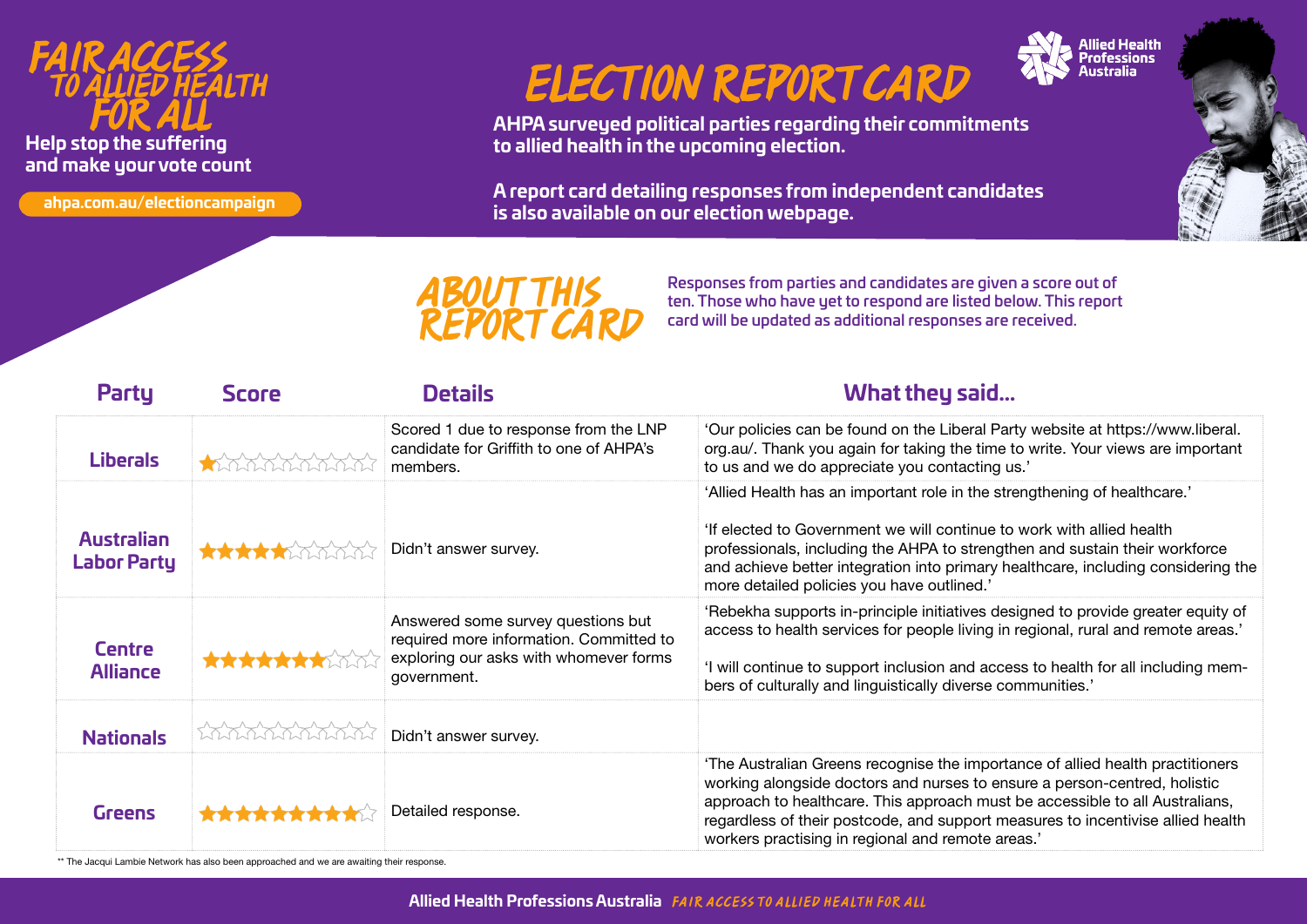

#### **Help stop the suffering and make your vote count**

**ahpa.com.au/electioncampaign**

## *ELECTION REPORT CARD*

**AHPA surveyed independent candidates regarding their commitments to allied health in the upcoming election.**

**A report card detailing responses from political parties is also available on our election webpage.**

Responses are given a score out of ten. Those who have yet to respond are listed below. This report card will be updated as





| <b>REPORT CARD</b><br>Tespond are ilsted below. This report card will be updated as<br>additional responses are received. |                    |                                                                                  |                                                                                                                                                                                                                                                                                                                                                                                                                                                                                                                                                                                                                                                                                                         |  |  |  |  |
|---------------------------------------------------------------------------------------------------------------------------|--------------------|----------------------------------------------------------------------------------|---------------------------------------------------------------------------------------------------------------------------------------------------------------------------------------------------------------------------------------------------------------------------------------------------------------------------------------------------------------------------------------------------------------------------------------------------------------------------------------------------------------------------------------------------------------------------------------------------------------------------------------------------------------------------------------------------------|--|--|--|--|
| Independent<br><b>Candidate</b>                                                                                           | <b>Score</b>       | <b>Details</b>                                                                   | What they said                                                                                                                                                                                                                                                                                                                                                                                                                                                                                                                                                                                                                                                                                          |  |  |  |  |
| <b>Allegra</b><br><b>Spender</b><br>(Wentworth)                                                                           |                    | Didn't answer survey but will work with allied<br>health if elected.             | 'We need an affordable and accessible health system that integrates primary care,<br>manages costs and embraces new technology to diagnose and manage illness, and to<br>better coordinate services.                                                                                                                                                                                                                                                                                                                                                                                                                                                                                                    |  |  |  |  |
| <b>Dr Sophie</b><br><b>Scamps</b><br>(Mackellar)                                                                          | <b>TATATATATAT</b> | Didn't answer survey.                                                            |                                                                                                                                                                                                                                                                                                                                                                                                                                                                                                                                                                                                                                                                                                         |  |  |  |  |
| <b>Janine Kitson</b><br>(Bradfield Can<br>Do Better)                                                                      | **********         | Answered survey in detail and demonstrated<br>knowledge of allied health issues. | 'Allied health professionals do critical work in supporting people experiencing disability,<br>chronic illness and poor health. Allied health services need to be fully integrated into<br>Australia's public health system. If Australia is to have a world class health service that<br>cares for every Australia, then it needs to include allied health services.'<br>'We need to ensure rural, remote and other poorly serviced areas get better access to<br>allied health though adequate funding models and a comprehensive support model such<br>as that for rural GPs.'<br>'Allied health students and staff in rural and remote areas need more support for super-<br>vision and mentoring.' |  |  |  |  |
| <b>Nicolette Boele</b><br>(Voices of<br><b>Bradfield</b> )                                                                |                    | Didn't answer survey but will work with allied<br>health if elected.             | 'Nicolette's core emphasis on equality, inclusion and social cohesion means that she is,<br>broadly speaking, supportive, and will appreciate becoming more informed about the<br>details and complexities of the issues it addresses.'                                                                                                                                                                                                                                                                                                                                                                                                                                                                 |  |  |  |  |

*ABOUT THIS*